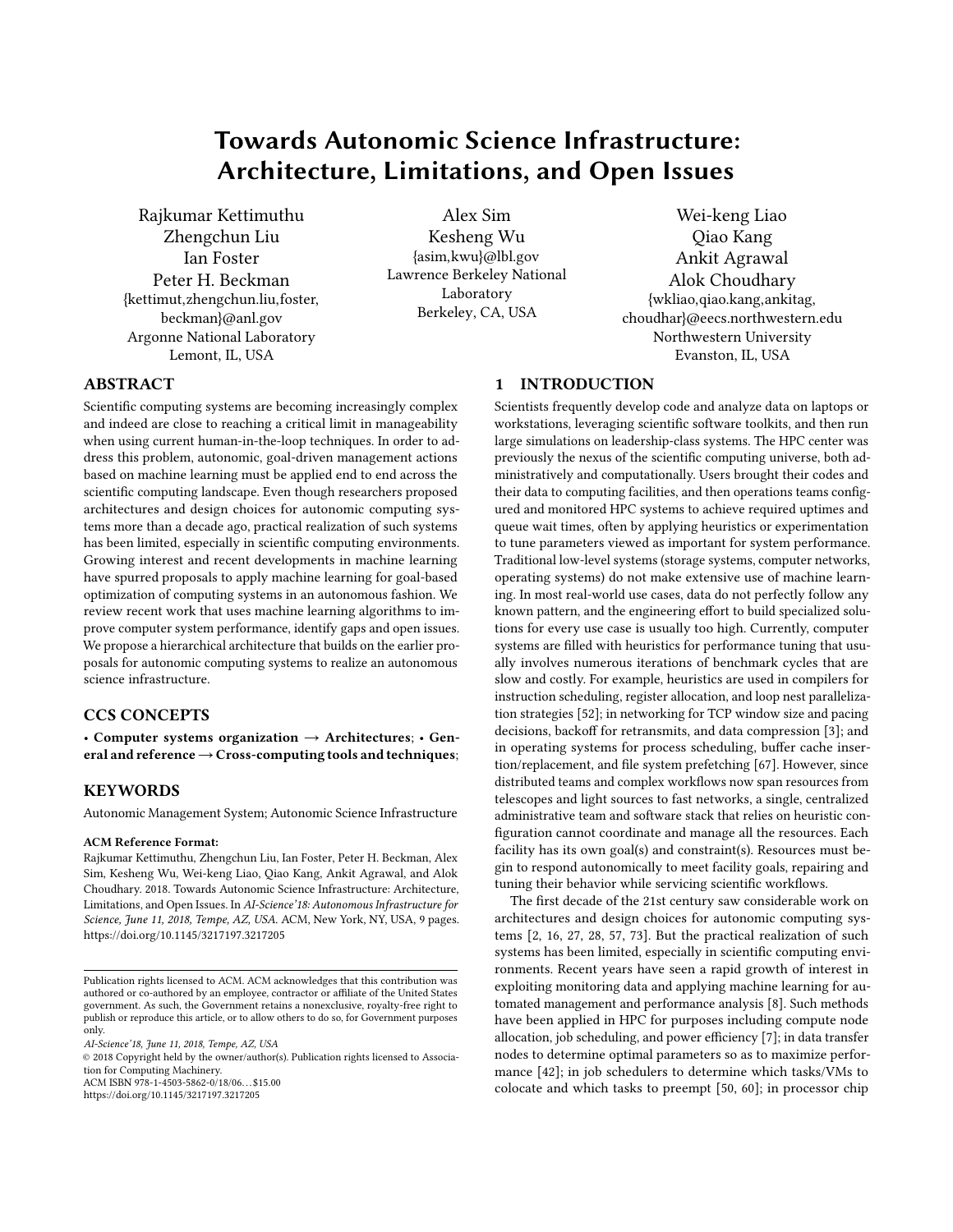design for physical circuit layout and test case selection [\[10\]](#page-7-8); in automatic synthesis of specialized index structures, termed learned indexes, with low engineering cost [\[32\]](#page-7-9); and in parallel distributed file systems for file striping and avoidance of peer contention [\[36\]](#page-7-10).

These examples have demonstrated that machine learning models can provide significant benefits over heuristic approaches in specific situations and for specific system configuration problems. Might many such models (with possibly conflicting goals) now be combined to create an autonomous science infrastructure capable of optimizing across many different configuration choices in order to achieve higher-level goals? Building such a system is perhaps analogous to the challenge of creating a self-driving car that must simultaneously navigate, avoid accidents, obey traffic laws, ensure passenger comfort, avoid overloading vehicle components, and conserve fuel-although with many more configuration choices and much less training data. It is a challenging research problem. In this paper we address this problem in three ways:

- Review the state of the art in the application of machine learning to computer system optimization
- Summarize open issues and opportunities
- Propose a goal-based hierarchical architecture for autonomous science infrastructure

## <span id="page-1-0"></span>2 STATE OF THE ART

In this section we review literature relevant to autonomous computing systems. First we review the literature on architecture and general concepts for autonomous computing systems. Then we review the literature on autonomous capabilities for key elements in scientific computing environments, namely, high-performance computers, storage, network, data transfer nodes, and scientific instruments.

#### <span id="page-1-1"></span>2.1 Architecture and general concepts

In 2001 IBM released a manifesto observing that the main obstacle to further progress in the IT industry is a looming software complexity crisis. The manifesto pointed out that the difficulty of managing today's computing systems goes well beyond the administration of individual software environments [\[29\]](#page-7-11). In 2003, a special issue of the IBM Systems Journal [\[16\]](#page-7-2) explored a broad set of ideas and approaches to autonomic computing, presenting some first steps toward creating self-managed computing systems. And in a 2003 article citing the IBM manifesto, Kephart and Chess [\[29\]](#page-7-11) noted that autonomic computing, while "perhaps the most attractive approach to solving this problem," also is a "grand challenge that reaches far beyond a single organization . . . [whose] realization will take a concerted, long-term, worldwide effort by researchers in a diversity of fields." In 2004, White et al. [\[72\]](#page-8-7) described an architectural approach to achieve the goals of autonomic computing. Their architecture communicated interfaces and behavioral requirements for individual system components; described how interactions among components are established; and recommended design patterns for selfconfiguration, self-optimization, self-healing, and self-protection. Many of these ideas were validated in two prototype autonomic computing systems. From another perspective, Tesauro et al. [\[69\]](#page-8-8) presented a decentralized architecture for autonomic computing based on multiple interacting agents called autonomic elements. They created a prototype showing how a collection of elements self-assembles, recovers from certain classes of faults, and manages the use of computational resources in a dynamic multiapplication environment.

In 2005, Parashar et al. [\[57\]](#page-8-3) surveyed related work and presented an introduction to autonomic computing, its challenges, and opportunities. Salehie et al. [\[63\]](#page-8-9) proposed a categorization of complexity in IT systems and presented an overview of autonomic computing research area. They summarized the major autonomic computing systems that had been developed and outlined the research issues and challenges. In 2006, IBM published its 4th edition of an architectural blueprint for autonomic computing [\[25\]](#page-7-12). In 2007, Nami et al. [\[53\]](#page-8-10) provided a thorough survey of autonomic computing. Based on the survey, the authors claimed that autonomic computing still is a new concept in large-scale heterogeneous systems with many challenges and issues. Tesauro [\[68\]](#page-8-11) used reinforcement learning for autonomic computing. The case studies showed that standard online reinforcement learning can learn effective policies in feasible training times. In 2008, Huebscher et al. [\[23\]](#page-7-13) described research that had been seen as seminal in influencing a large proportion of early work on autonomic computing. They claimed that autonomicity is not a well-defined subject and that different systems adhere to different degrees of autonomicity. They concluded that although autonomic computing has become increasingly interesting and popular, it remains a relatively immature topic. From another perspective, Litoiu et al. [\[38\]](#page-7-14) tried to address this problem by porting methods from adaptive control theory. They examined the control theory approach, explained several control strategies with examples from both classical control theory and self-adaptive system domains, and showed how the issues addressed by these strategies can and should be seriously considered for autonomous systems.

#### <span id="page-1-2"></span>2.2 High-performance computers

Here we discuss work on autonomous modules for compute clusters. We group this work into three categories: scheduling and resource management, failure prediction (especially for large supercomputers), and power efficiency.

Scheduling and resource management. Dynamic scheduling of tasks in large-scale HPC platforms usually is accomplished by using heuristics based on task characteristics and backfilling strategy. Defining heuristics that work efficiently in different scenarios is difficult, however, especially when considering a large variety of task types and platform architectures. Machine learning has been used to predict job execution time [\[17,](#page-7-15) [47\]](#page-8-12) and to predict resource demands [\[12,](#page-7-16) [21,](#page-7-17) [31\]](#page-7-18) and job arrival time [\[4,](#page-7-19) [56\]](#page-8-13). Carastan-Santos et al. [\[7\]](#page-7-6) presented a methodology based on simulation and machine learning to obtain dynamic scheduling policies. Specifically, by using simulations and a workload generation model, they determined the characteristics of tasks that lead to a reduction in the mean slowdown of tasks in an execution queue. They then used a nonlinear function to model these characteristics and applied the function to select the next task to execute in a queue. Their approach resulted in performance improvements when the nonlinear function was applied to real workload traces from highly different machines, which proved the generalization capability of the obtained heuristics.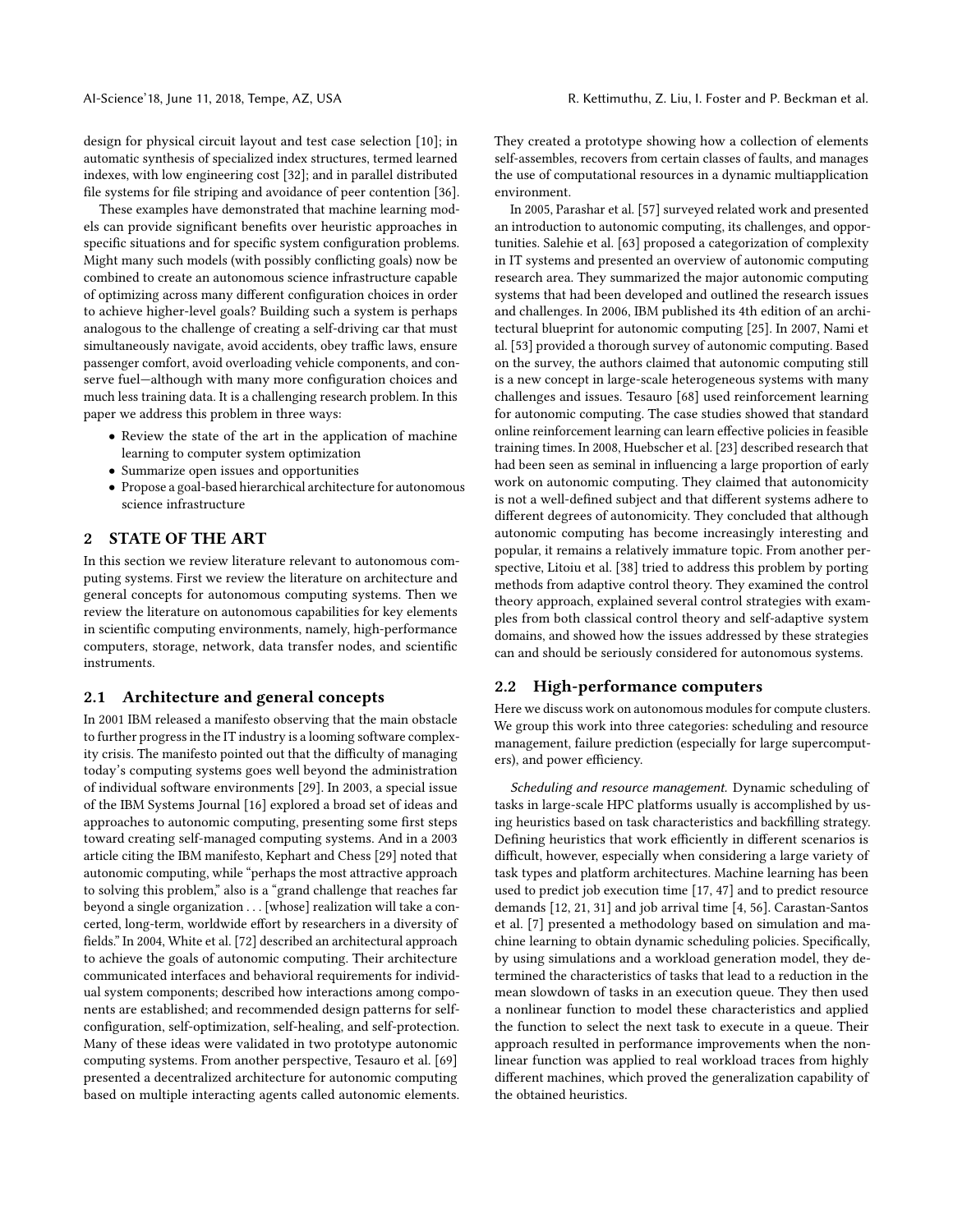Stragglers, which are uncommon within a single job, are exceptionally slow tasks within a job that significantly delay its completion. Systematically and rigorously identifying their root causes has promising potential for optimizing the scheduler so that it avoids machines predicted to perform poorly for a given task [\[60,](#page-8-6) [74\]](#page-8-14). Zheng et al. [\[75\]](#page-8-15) proposed a statistical machine learning framework to automatically identify recurring causes of stragglers and concisely reveal sophisticated causes and provide domain insight from traces of datacenter-scale jobs. The framework offers interpretability, reliability, and scalability.

Efficient resource allocation, considering various constraints and goals, is a fundamental requirement in HPC systems [\[24\]](#page-7-20). It plays a vital role in performance improvement and user satisfaction with a computer system.

Currently, a heterogeneous distributed environment with a mixture of hardware devices such as CPUs and GPUs is commonly used for training and inference with neural networks [\[50\]](#page-8-5). Mirhoseini et al. [\[50\]](#page-8-5) proposed a method that learns to optimize device placement for TensorFlow [\[1\]](#page-6-0) computational graphs. The key aspect of their method is the use of a sequence-to-sequence machine learning model to predict which subsets of operations in a TensorFlow graph should run on which of the available devices. The execution time of the predicted placements is then used as the reward signal to optimize the parameters of the sequence-to-sequence model. Their method outperformed hand-crafted heuristics and traditional algorithmic methods.

Based on the intuition that, in HPC, executions at a smaller scale (in input problem size or node count) can be used to characterize executions at a larger scale, Marathe et al. [\[46\]](#page-8-16) presented an effective method to identify high-performing application configurations when limited resources are available for collecting training performance data. More specifically, a deep learning technique augmented with domain transfer learning was used to capture the complex relationships between application-level and platform-level parameters and dependent metrics such as execution time. The model combined information from exhaustive observations collected at a smaller scale with limited observations collected at a larger target scale. The proposed approach can accurately predict performance in the regimes of interest to performance analysts while outperforming many traditional techniques.

Failure prediction. Today's large-scale supercomputers encounter failure on a daily basis. As they evolve to exascale systems, they are likely to experience even higher failure rates due to increased component count and operating frequency. The ability to accurately predict failure becomes crucial. Autonomous systems need to have a self-aware capability [\[42\]](#page-7-7), so that they can take appropriate remedial action before failure.

A complement to the conventional checkpoint-restart strategy is failure avoidance, by which the occurrence of a fault is predicted and proactive measures are taken. Gainaru et al. [\[15\]](#page-7-21) described the problems and limitations faced in developing an accurate failure predictor. The authors showed that a good way to achieve a viable solution for failure avoidance and overcome current limitations is to combine signal analysis, for shaping the normal behavior of each event type and of the whole system and characterizing the way faults affect them, and *data mining*, for analyzing the correlations between these behaviors.

Lan et al. [\[33\]](#page-7-22) presented an automated mechanism for node-level anomaly identification in large-scale systems by using conventional statistical machine learning and data-mining techniques. Du et al. [\[14\]](#page-7-23) proposed a deep neural network (DNN) model that uses the long short-term memory algorithm to model a system log as a natural language sequence. The model can automatically learn log patterns from normal execution and detect anomalies when log patterns deviate from the model trained from log data under normal execution.

Failure prediction and explanation for different types of computer systems, based on different kind of information, are essential steps toward an autonomous module that can proactively deal with failure in an autonomous way.

Power efficiency. As supercomputer systems get larger, power consumption become a necessary consideration [\[35\]](#page-7-24) to ensure system stability, and a power-aware scheduler becomes crucial for controlling system power consumption while minimizing the impact on system utilization. Based on the key observation that HPC jobs have distinct power profiles, Wallace et al. [\[70\]](#page-8-17) proposed a datadriven scheduling approach for controlling the power consumption of the entire system under any user-defined budget. The proposed approach actively observes, analyzes, and assesses power behaviors of the system and user jobs to guide scheduling decisions for power management. Since the dynamic learner is on-line and can react to changes in power profiles as jobs execute and can schedule subsequent jobs accordingly, it is generally applicable to other systems as long as the underlying platform has a power-monitoring facility for which data are available for specific portions of hardware.

The DeepMind team collaborated with the data center operations team at Google and used reinforcement learning to improve the air conditioning knobs [\[11\]](#page-7-25). The energy usage for cooling for the data center drops by about 30–35 percent after turning on the machine learning control system. This is another promising area where machine learning for computing systems can help.

#### 2.3 Network

The research in autonomous aspects for networking broadly falls into three categories: routing, energy efficiency, and anomaly detection.

Routing. The research community has considered the application of artificial intelligence techniques to control and operate networks [\[48\]](#page-8-18). One notable example is the knowledge plane proposed by Clark et al. [\[9\]](#page-7-26) in 2003. However, such techniques have not been extensively prototyped or deployed for practical use cases. Mestres et al. [\[48\]](#page-8-18) explored the reasons for the lack of adoption and proposed that the rise of software-defined networking and network analytics will facilitate the adoption of artificial intelligence techniques in the context of network operation and control.

By taking advantage of recent breakthroughs in deep neural networks applied to reinforcement learning, Stampa et al. [\[65\]](#page-8-19) designed and evaluated a deep reinforcement-learning-based agent that adapts automatically to current traffic conditions and proposes tailored configurations to optimize software-defined networking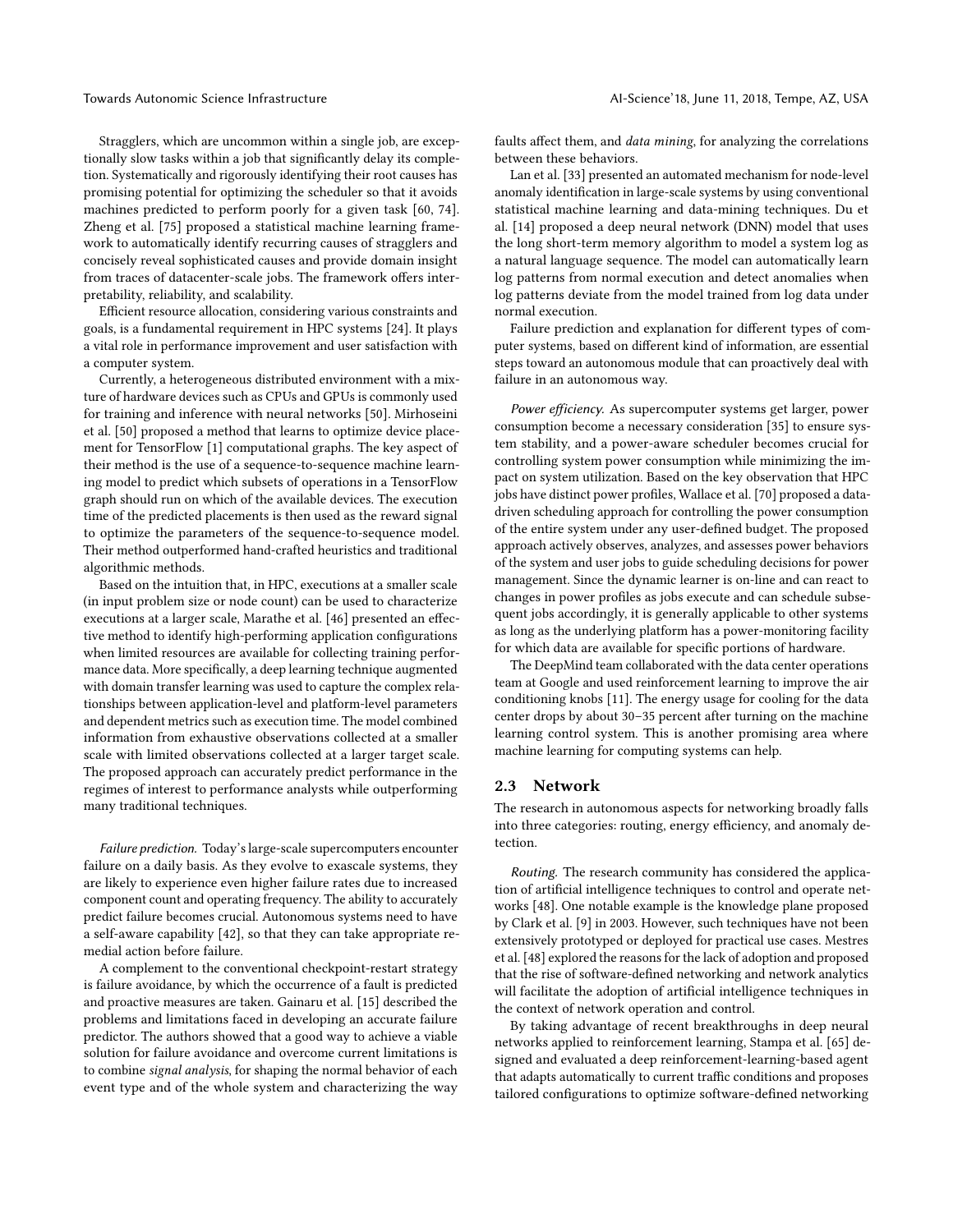routing (i.e., minimize the network delay). This work provides important operational advantages with respect to traditional optimization algorithms.

Energy. The bundle link is composed of several high-speed physical sublinks (SONET connections, Ethernet circuits, etc.) in order to make them work together as a virtual connection. This technique is widely used in current core networks to provide higher bandwidth and more resilience. Liu and Ramamurthy [\[40\]](#page-7-27) proposed a dynamic, hybrid local heuristic threshold-based algorithm to achieve a tradeoff between energy savings and congestion risk. Specifically, the algorithm autonomously and dynamically shuts down and brings up sublinks and their attached ports according to the traffic demand or estimation, thereby greatly increasing the link utilization and saving a large amount of energy. Liu et al. [\[39\]](#page-7-28) presented a multilayer energy-saving technique for optical core networks by powering off components in different layers of the network. Experiments on Internet2 show that an average of 88.66% of energy can be saved in an aggressive mode.

Anomaly detection. Nanda et al. [\[54\]](#page-8-20) proposed using machine learning algorithms, trained on historical network attack data, to identify the potential malicious connections and potential attack destinations. Their experimental results showed that machine learning algorithms can help in defining security rules for softwaredefined networking controllers by accurately predicting the potential vulnerable host. They achieved an average prediction accuracy of 91.68% with a Bayesian network.

#### 2.4 Storage

We organize the work on autonomous tuning of storage systems into two groups: performance and reliability.

Performance. Software-defined storage (SDS) is a new term for data storage software that provides policy-based provisioning and management of data storage independent of the underlying hard-ware. Tinedo et al. [\[19\]](#page-7-29) presented the first SDS architecture whose core objective is to efficiently support multitenancy in object stores. The flexibility of developing control policy, such as by using the popular IFTTT (If-This-Then-That) service, provides an easier way to develop application-aware storage systems; automatic parameters tuning; and policy-based management, movement, and protection of systems and information.

In the big data era, the gap between storage performance and application I/O requirements is increasing [\[77\]](#page-8-21). I/O congestion caused by concurrent storage accesses from improperly scheduled applications can severely harm performance. Zhou et al. [\[77\]](#page-8-21) presented an I/O-aware batch scheduling framework to alleviate the I/O congestion on petascale computing systems.

Paul et al. [\[58\]](#page-8-22) proposed a data-driven load-balancing approach for the I/O servers of Lustre filesystems. The proposed global mapper runs on the metadata server, which gathers runtime statistics from key storage components on the I/O path via a publishersubscriber model and applies Markov chain modeling and a minimumcost maximum-flow algorithm to decide where data should be placed.

To find the optimal values of tunable parameters in Lustrebased storage systems, Li et al. [\[36\]](#page-7-10) developed a modelless deepreinforcement, learning-based, unsupervised parameter-tuning system driven by a deep neural network. Specifically, it takes periodic measurements of lustre filesystem's state and trains a DNN that uses Q-learning to suggest changes to the system's current parameter values. Their evaluation of a prototype on a Lustre filesystem demonstrates an increase in I/O throughput up to 45% at saturation point.

Reliability. One of the key requirements for storage systems is data reliability. Recent studies based on data from Facebook [\[49\]](#page-8-23) and Google [\[64\]](#page-8-24) report that 20–57% of solid-state drives experience at least one sector error. Sector errors are partial drive failures where individual sectors on a drive become unavailable. Sector errors occur at a high rate in both hard disk drives and solid state drives. Mahdisoltani et al. [\[45\]](#page-8-25) explored a range of machine learning techniques and showed that sector errors can be predicted with high accuracy. Although the data in the affected sectors can be recovered through redundancy in the system (e.g. another drive in the same RAID), data are lost if the error is encountered during RAID reconstruction. An accurate prediction of sector error is valuable to avoid such data loss. Surprisingly, the sector error is predictable and the prediction is robust even when only little training data or only training data for a different drive model are available.

#### <span id="page-3-0"></span>2.5 Data transfer node

Wide-area data transfer is central to distributed science [\[30\]](#page-7-30). Data transfer time directly influences workflow performance, and thus transfer throughput estimation is crucial for workflow scheduling and resource allocation [\[44\]](#page-8-26). Data transfer nodes (DTNs) [\[22\]](#page-7-31) are compute systems dedicated to data transfers in science environments.

Wide area data transfers play an important role in many science applications, but rely on expensive infrastructure that often delivers disappointing performance in practice [\[41,](#page-7-32) [43\]](#page-7-33) mostly due to the poor tuning of parameters. To this end, Liu et al. [\[42\]](#page-7-7) proposed a smart data transfer node that uses deep reinforcement learning to maximize DTN aggregated throughput by dynamically tuning application-level parameters. They argued that such a system can identify transfer parameter values that achieve higher overall performance than simple heuristics can. Their results suggest that a knowledge engine that implements such methods can indeed guide a data transfer node to stable, sustained transfer performance.

#### 3 OPEN ISSUES AND OPPORTUNITIES

The literature review in [§2](#page-1-0) suggests that a significant lag exists between the development of general autonomous computing concepts and the practical realization of even autonomous subsystems. Recent work suggests that machine learning methods have promise as a means of creating autonomous modules for computer systems. Expensive science instruments such as large telescopes and facilities such as colliders and synchrotrons also need autonomous capabilities. For example, at beamlines associated with light source facilities such as the Advanced Photon Source at Argonne National Laboratory, autonomous methods may be used to optimize usage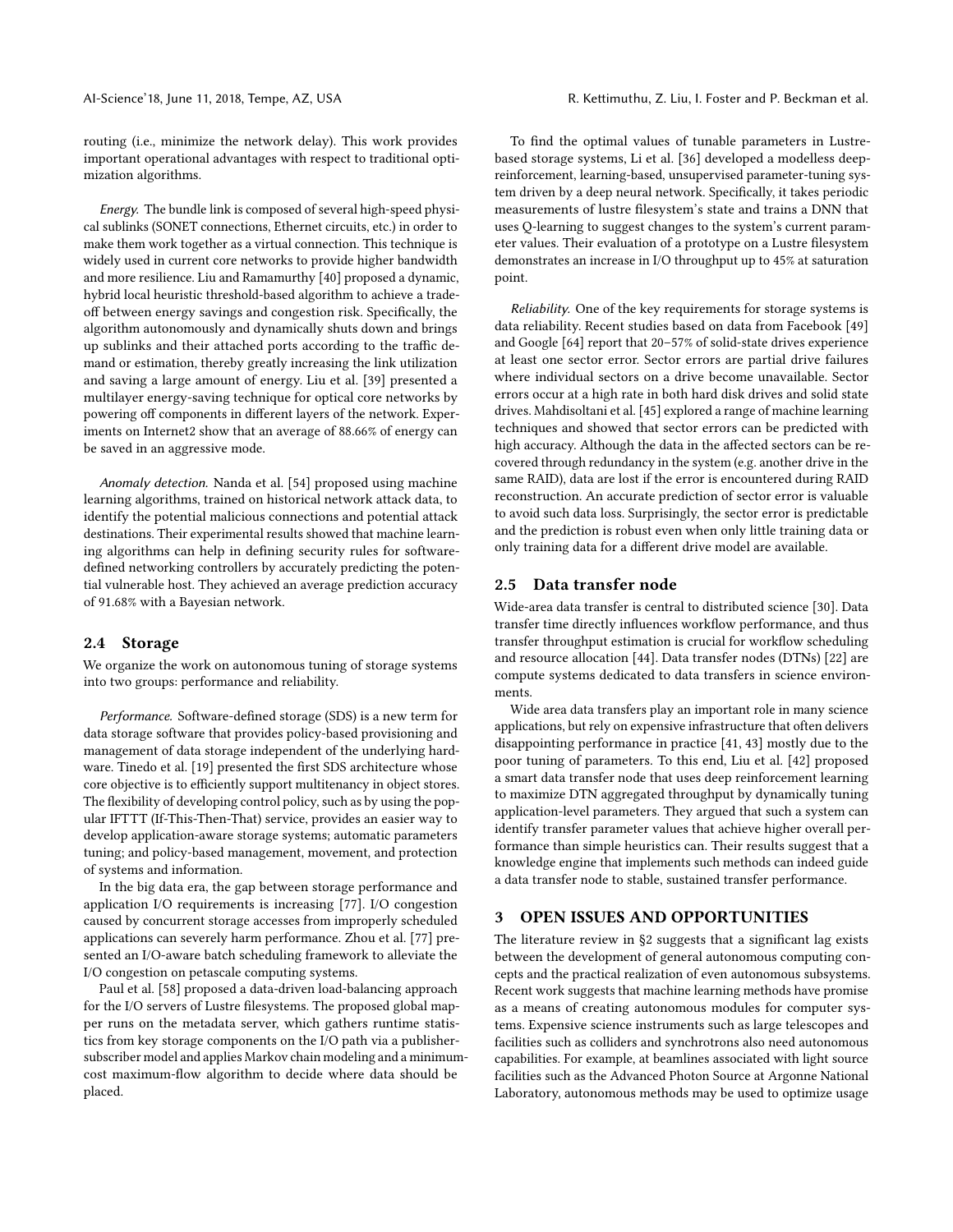by increasing throughput and by proactively avoiding failures. Failure rates can depend on such factors as the data collection rate and the load placed on other supporting devices and on the soft-ware stack [\[18\]](#page-7-34). Scientific productivity can be improved by autonomously tuning experiment parameters (e.g., collection rate and s-ray dose) to maximize some combination of instrument availability and throughput.

Coexistence of several autonomous modules is required in order to handle multiple concerns, and it requires coordination mechanisms to avoid incoherent administration decisions, e.g., by using multi-agent game-based approach. Coordinating different autonomous modules to achieve higher-level goals is challenging and, to the best of our knowledge, has not been well investigated. Gueye et al. [\[20\]](#page-7-35) investigated the use of control techniques in a coordination controller, in which they exercised synchronous programming that provides formal semantics and discrete controller synthesis to automate the construction of the controller.

Another issue is the limited availability (or lack) of annotated performance data for training machine learning models. Data about specific events, for example for training anomaly detection models, are also lacking. Collecting data is tedious and time consuming but essential in order to power machine learning models and foster autonomous science infrastructure research.

As systems scale toward exascale, many resources will become increasingly constrained [\[76\]](#page-8-27). While some resources have historically been allocated explicitly, others such as network bandwidth, I/O bandwidth, and power are not. As systems continue to evolve, we expect many such resources will need to be explicitly managed, making autonomous management of resources and coordinating autonomous resources to achieve higher-level goals even more important.

## 4 ARCHITECTURE PROPOSAL

We introduce architectural concepts that we believe will prove useful in future autonomous science infrastructures.

We note first that an autonomous science infrastructure will need to be designed that optimizes scientific impact. A difficulty here is that the nature of scientific impact and productivity may not always be well defined. Many authors have proposed and discussed methods for quantifying the impact of science [\[5,](#page-7-36) [6,](#page-7-37) [34,](#page-7-38) [59\]](#page-8-28). Each funding agency assesses impact in its own way [\[55,](#page-8-29) [61\]](#page-8-30). In the case of scientific facilities, funding agencies often set quantitative goals. For a genome facility, the goal might be "X" billion DNA bases sequenced in a year [\[26\]](#page-7-39), while for a compute facility it might be "Y" billion core-hours delivered.

Operators of scientific facilities may then define subsidiary goals designed to increase their chances of meeting those high-level goals. For example, they might define a goal of "M"% availability for one system, "N"% utilization for another, and "O" operating hours for a third. Funding managers, facility operators, and system administrators currently use ad hoc methods and heuristics to set and achieve these goals.

Our proposed architecture is a small step toward making this process more autonomous than at present.

#### 4.1 Science infrastructure

The science infrastructure (as depicted in [Figure 2\)](#page-5-0) is typically made up of scientific facilities funded by government agencies. government agencies fund these facilities, which in most cases are operated by other institutions. The supercomputers and other user facilities funded by the U.S. Department of Energy and National Science Foundation are examples of this model. The facilities in turn consist of a variety of resources such as high-performance computers, scientific instruments, storage systems, and computer networks.

#### <span id="page-4-1"></span>4.2 Autonomous system

[Figure 1](#page-4-0) shows the architecture of an autonomous system. This architecture follows the architecture of an autonomous system proposed in a number of studies discussed in [§2.1](#page-1-1) (eg., MAPE-K loop [\[62\]](#page-8-31)). The target system in [Figure 1](#page-4-0) can be a compute node, network, storage, instrument, or data transfer node dedicated for data movement over a wide-area network. The literature reviewed in  $\S$ 2.2– $\S$ 2.5 focuses on adding different autonomous capabilities to these resources to form an autonomous science infrastructure.

<span id="page-4-0"></span>

Figure 1: Architecture of an autonomous system. The shaded area is the "Knowledge Engine (KE)" that provides autonomous capabilities to the "Target System."

#### 4.3 Knowledge engine

The knowledge engine enables a system to achieve a specified goal, for example, maximize performance or minimize power consumption, in an autonomous fashion. The state/performance data that represent the state of the target system are collected by monitoring modules. In real time, these data are the input of the knowledge engine, and the output is the control command (decision). The pair of control command and the corresponding change of system state can reflect the relationship between control command and system state transition. Thus, the state-command-state data can be used to train a machine learning model (e.g., a reinforcement machine learning model such as Q-learning [\[71\]](#page-8-32) or policy gradient [\[37\]](#page-7-40)) so that the machine learning model captures the relationship and makes better decisions in the next runs. Specifically for reinforcement learning that learns what to do—how to map situations to actions—so as to maximize a numerical reward [\[66\]](#page-8-33), there is a reward function,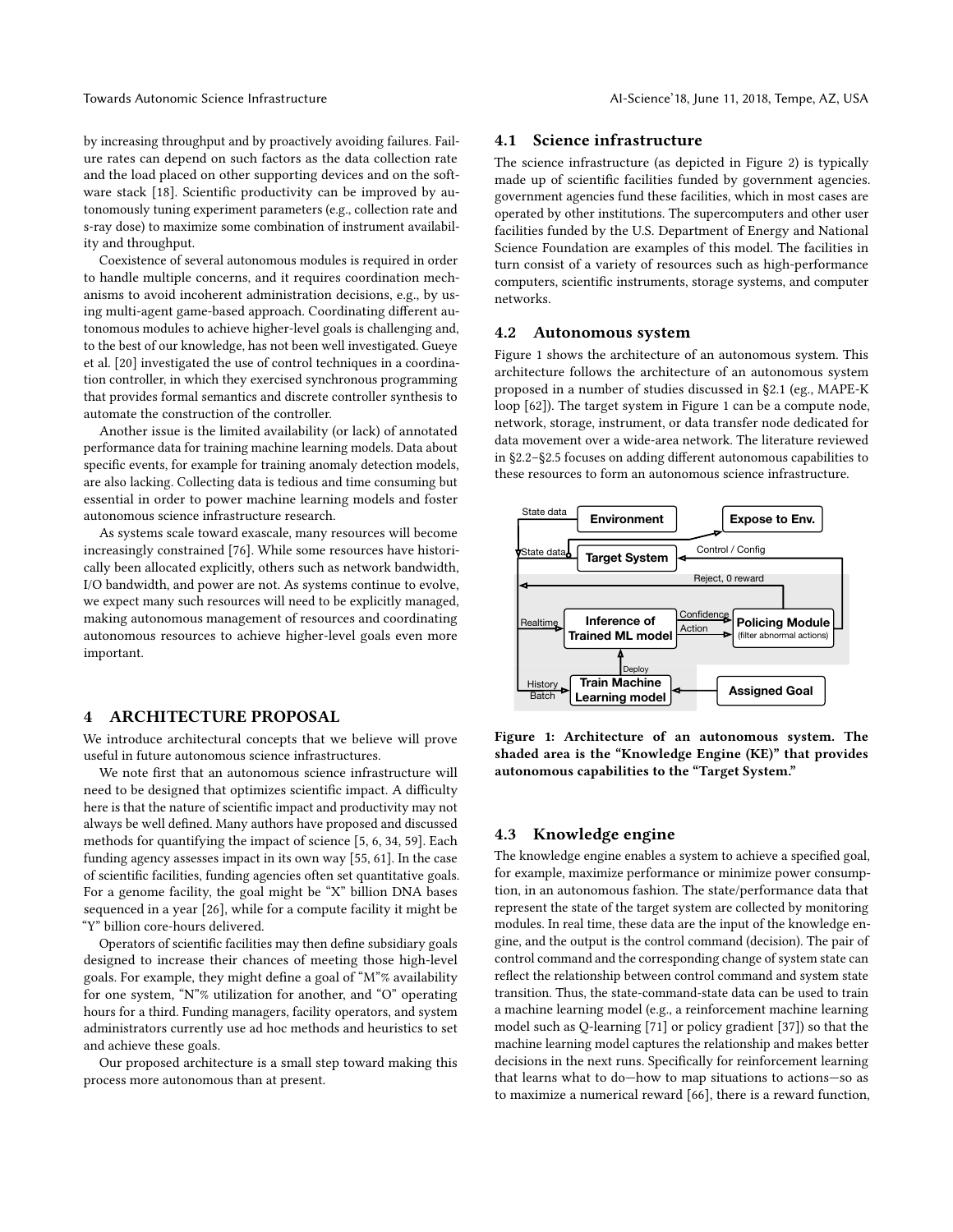<span id="page-5-0"></span>

Figure 2: Architecture of autonomous science infrastructure. Each node is equipped with a knowledge engine to make optimal decisions. The architecture of each node is shown in [Figure 1.](#page-4-0) For example, the red dotted box is the autonomous module that autotunes data transfer parameters to maximize the aggregated throughput of DTN, as presented in [\[42\]](#page-7-7).

to maximize, that quantify rewards the system gets from the state transition.

The knowledge engine can run on the target system itself (if it has sufficient computing resources) or on an edge computer that is attached to the target system. The training and inferencing modules of KE can be separated, and the training (which is typically more compute intensive than inferencing) can be done on a remote computer; inferencing can be done on the target system or on a lightweight special-purpose machine learning accelerator (e.g., the recently announced Intel Movidius neural computing stick [\[51\]](#page-8-34)) attached to the target system.

Policing modules with static rules (e.g., reference interval) will verify decisions before applying to the actual system and will reject abnormal decisions. In order to let the knowledge engine know that the decision is abnormal, so as to discourage such decisions, the policing module will feed back a zero reward for the decision to the training module.

We note that [Figure 1](#page-4-0) shows only a high-level architecture. Although the architecture is generic for different systems, the KE model will be different for different systems. Even the same type of system (e.g., storage) may have a different KE for different products (e.g., GPFS, Lustre). In fact, even for the same product, we may need different KEs for different goals.

#### 4.4 Autonomous science infrastructure

As discussed in [§4.2,](#page-4-1) [Figure 2](#page-5-0) shows the hierarchical structure of the science infrastructure. Government agencies create scientific facilities with an overarching goal to advance science. These agencies set some higher-level goals and guidelines for each facility, but the facilities are typically operated by other institutions such as a university, supercomputer center, or a national laboratory. Within the guidelines of the funding agencies, these institutions operate the

scientific facilities to achieve the higher-level goals set by the funding agencies and other goals of national interest deemed important by them.

Our vision for autonomous science infrastructure is one in which there is a hierarchy of autonomous elements that takes goals from their parent and autonomously tune either the goals of their children (applies to nonleaf nodes) or their own tunable parameters (applies to leaf nodes) to achieve their goals. Administrators can set goals as well, and these will take higher priority than the ones set by the parent. The topmost autonomous element (one without a parent) takes goals only from its administrator. We expect that administrators will set goals for the autonomous elements at the root of each administrative domain.

Our vision of the architecture for an autonomous science infrastructure is presented in [Figure 2.](#page-5-0) We represent the infrastructure as a tree, with the funding agency as an autonomous element at the root; facilities as autonomous elements at the next level below; systems such as high-performance computers, storage systems, networks, and instruments as autonomous elements under facilities (note that facilities are heterogeneous); and the modules that achieve a low-level goal, such as "99.9% uptime for a storage system," as autonomous elements at the leaf level. The autonomous elements are architected as shown in [Figure 1.](#page-4-0) The 'Target System" for the KE of the autonomous elements at leaf nodes is the physical system (such as a high-performance computer, storage system, or network). Thus, the "Action" output of the KE on these nodes is a new set of values for the configuration parameters of the system. The "Target System" for the KE of the autonomous elements at nonleaf nodes is one or more of their children's KE. Thus, the "Action" output of the KE on these nodes is a new set of goals for KE(s) on their child(ren). Each autonomous element operates autonomously to achieve the goal (set by a parent element or a human administrator). We note that the autonomous elements can be designed to support multiple tiers of goals (as proposed in [\[13\]](#page-7-41)) so that they can satisfy a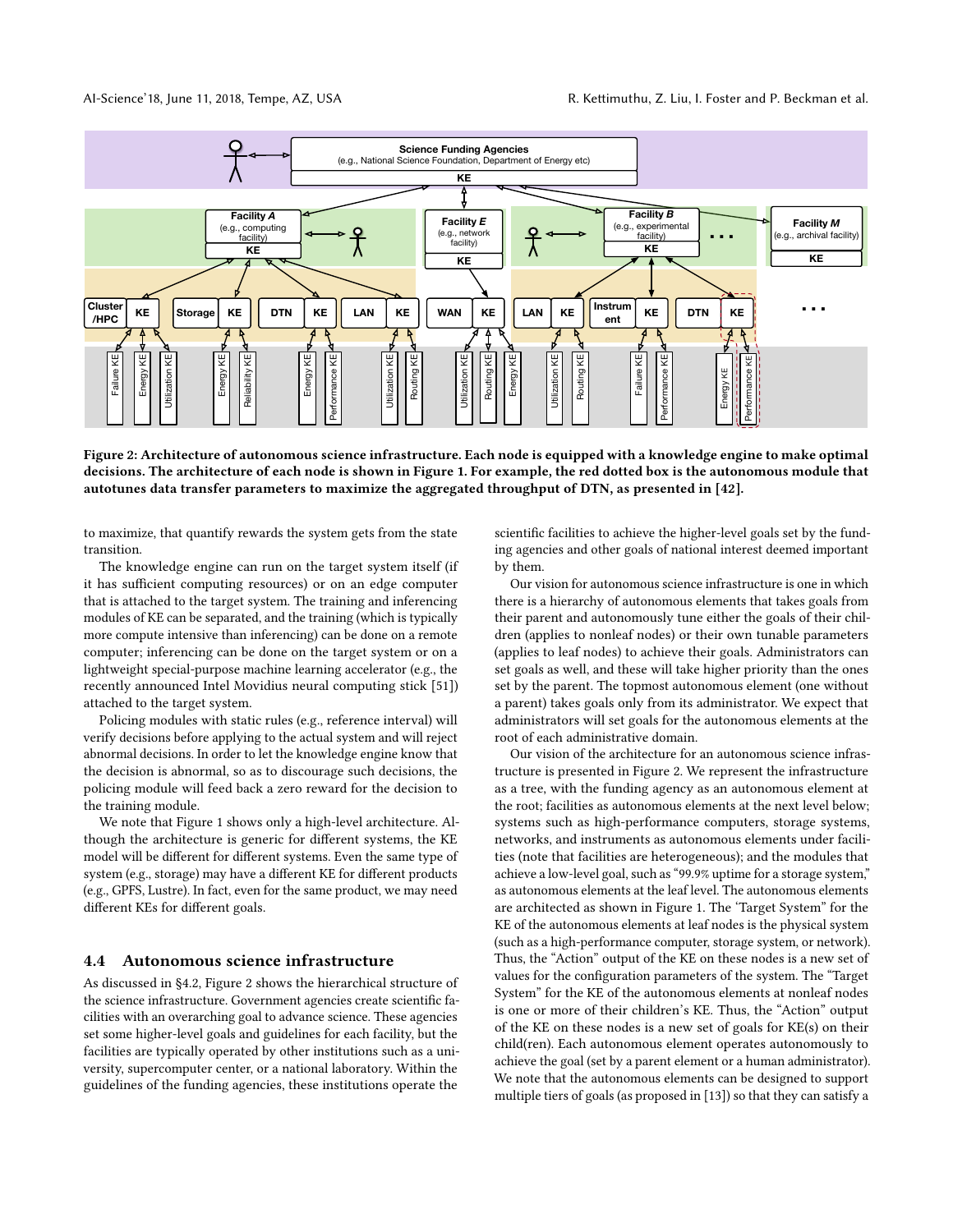weaker goal if it is not possible to saitsfy the desired goal in certain circumstances (e.g., due to failure of components).

We use the example of an autonomous data transfer node to illustrate how the proposed hierarchical autonomous system would work in practice. [Figure 3](#page-6-1) shows an autonomous DTN with two autonomous modules—one that autonomously achieves a performance goal [\(Figure 4a\)](#page-6-2) and one that autonomously achieves a power consumption goal [\(Figure 4b\)](#page-6-2). Let's say that the goal of DTN is to minimize the price-performance ratio. To achieve such a goal, it assigns a power consumption goal to the KE shown in [Figure 4b](#page-6-2) and data transfer performance goal to KE shown in [Figure 4a.](#page-6-2) The KE of the power module strives to achieve its goal autonomously by learning the relationship between the system parameters that affect the power consumption, environmental conditions, and the amount of power consumed. The KE of the performance module does a similar job to achieve its goal. We note that minimizing power consumption and maximizing performance are two conflicting goals. The KE of the DTN needs to learn the tradeoff between them for varying environmental conditions in order to achieve its goal.

<span id="page-6-1"></span>

Figure 3: Illustration of a hierarchical autonomous system showing how an autonomous data transfer node achieves its goal by tuning the goals of the underlying autonomous modules (shown in [Figure 4a](#page-6-2) and [Figure 4b\)](#page-6-2).

## 5 CONCLUSION

Autonomous systems have been talked about for a long time, and significant progress has occurred in areas such as self-driving vehicles. Practical realization of autonomous systems in scientific computing environments has been limited, however. Nevertheless, with the latest advancements in machine learning, researchers have expressed considerable interest in applying machine learning to autonomously optimize individual aspects of a system. We reviewed recent work in this space for systems that form a key part of scientific computing infrastructure. Challenges remain in coordinating individual autonomous modules to achieve higher-level goals. Building on previous work on autonomous computing systems, we proposed a hierarchical architecture for an autonomous science

<span id="page-6-2"></span>

(a) Autonomous performance module for data transfer nodes.



(b) Autonomous power module for data transfer nodes.

Figure 4: The underlying autonomous modules of an autonomous DTN as shown in [Figure 3.](#page-6-1) These modules achieve their goal by tuning the parameters of hardware/softwaretools on the data transfer node.

infrastructure that spans administrative boundaries. We view our work as a step toward making autonomous systems practical.

## ACKNOWLEDGMENT

This material is based upon work supported by the U.S. Department of Energy, Office of Science, under contract number DE-AC02-06CH11357 and the DOE AMASE project fund by SmartHPCC program managed by Thomas Ndousse-Fetter. We also would like to thank the anonymous reviewers for their helpful comments.

#### **REFERENCES**

<span id="page-6-0"></span>[1] Martín Abadi, Ashish Agarwal, Paul Barham, Eugene Brevdo, Zhifeng Chen, Craig Citro, Gregory S. Corrado, Andy Davis, Jeffrey Dean, Matthieu Devin, Sanjay Ghemawat, Ian J. Goodfellow, Andrew Harp, Geoffrey Irving, Michael Isard, Yangqing Jia, Rafal Józefowicz, Lukasz Kaiser, Manjunath Kudlur, Josh Levenberg, Dan Mané, Rajat Monga, Sherry Moore, Derek Gordon Murray, Chris Olah, Mike Schuster, Jonathon Shlens, Benoit Steiner, Ilya Sutskever, Kunal Talwar, Paul A. Tucker, Vincent Vanhoucke, Vijay Vasudevan, Fernanda B. Viégas, Oriol Vinyals, Pete Warden, Martin Wattenberg, Martin Wicke, Yuan Yu, and Xiaoqiang Zheng. 2016. TensorFlow: Large-Scale Machine Learning on Heterogeneous Distributed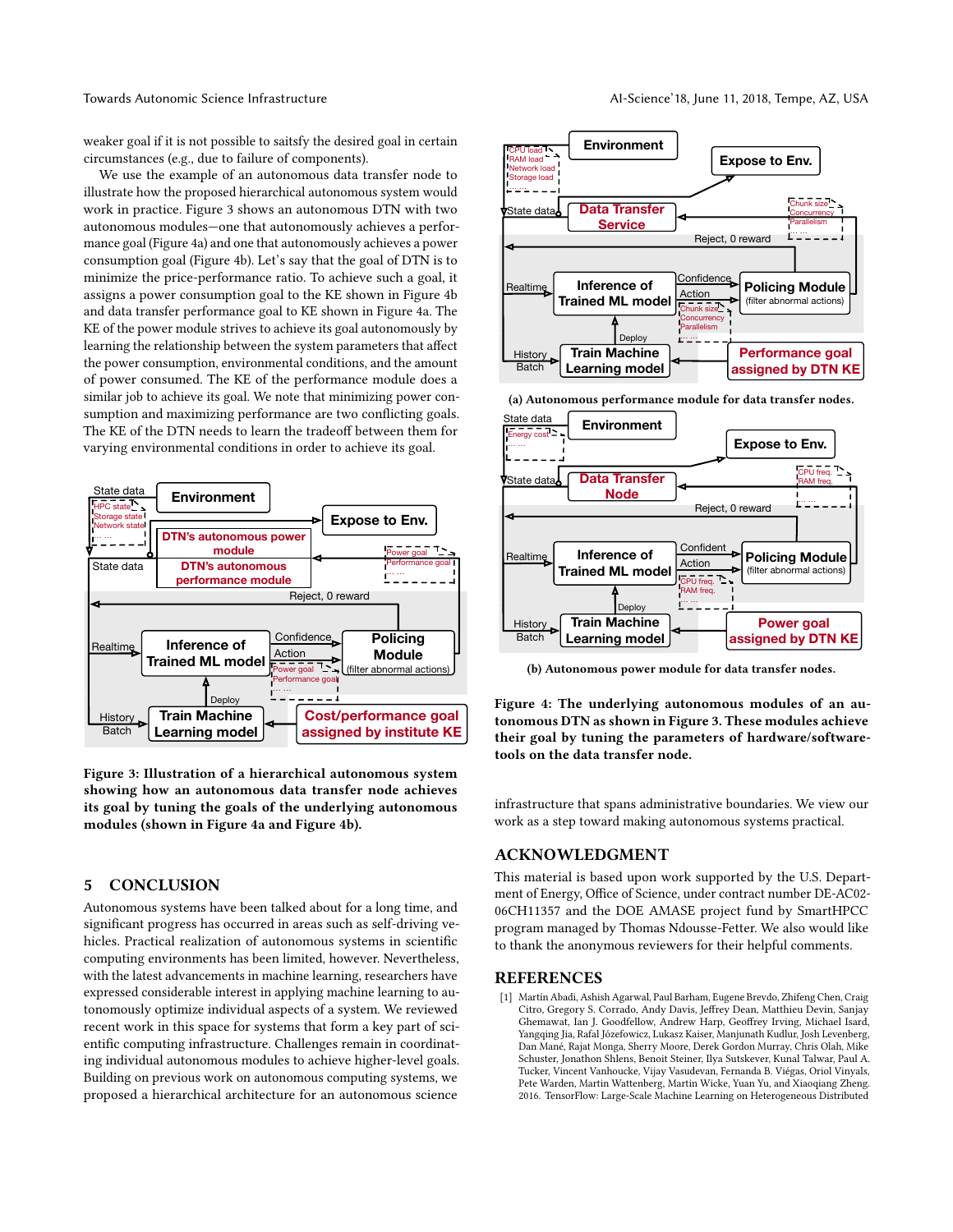#### AI-Science'18, June 11, 2018, Tempe, AZ, USA R. Kettimuthu, Z. Liu, I. Foster and P. Beckman et al.

Systems. CoRR abs/1603.04467 (2016). arXiv[:1603.04467 http://arxiv.org/abs/1603.](http://arxiv.org/abs/1603.04467) [04467](http://arxiv.org/abs/1603.04467)

- <span id="page-7-1"></span>[2] Nazim Agoulmine, Sasitharan Balasubramaniam, Dmitri Botvich, John Strassner, Elyes Lehtihet, and William Donnelly. 2006. Challenges for autonomic network management. In 1st IEEE International Workshop on Modelling Autonomic Communications Environments.
- <span id="page-7-0"></span>[3] Mark Allman, Vern Paxson, and Ethan Blanton. 2009. TCP congestion control. Technical Report.<https://doi.org/10.17487/RFC5681>
- <span id="page-7-19"></span>[4] Peter Bodík, Rean Grith, Charles Sutton, Armando Fox, Michael Jordan, and David Patterson. 2009. Statistical Machine Learning Makes Automatic Control Practical for Internet Datacenters. In Proceedings of the 2009 Conference on Hot Topics in Cloud Computing (HotCloud'09). USENIX Association, Berkeley, CA, USA, Article 12.<http://dl.acm.org/citation.cfm?id=1855533.1855545>
- <span id="page-7-36"></span>[5] Lutz Bornmann. 2012. Measuring the societal impact of research: research is less and less assessed on scientific impact alone - we should aim to quantify the increasingly important contributions of science to society. EMBO reports 13, 8 (2012), 673–676.<https://doi.org/10.1038/embor.2012.99>
- <span id="page-7-37"></span>[6] Philip Campbell and Michelle Grayson. 2014. Assessing science. Nature 511, S49 (2014).<https://doi.org/10.1038/511S49a>
- <span id="page-7-6"></span>[7] Danilo Carastan-Santos and Raphael Y. de Camargo. 2017. Obtaining Dynamic Scheduling Policies with Simulation and Machine Learning. In Proceedings of the International Conference for High Performance Computing, Networking, Storage and Analysis (SC '17). ACM, New York, NY, USA, Article 32, 13 pages. [https:](https://doi.org/10.1145/3126908.3126955) [//doi.org/10.1145/3126908.3126955](https://doi.org/10.1145/3126908.3126955)
- <span id="page-7-5"></span>[8] Giuliano Casale. 2017. Accelerating Performance Inference over Closed Systems by Asymptotic Methods. Proc. ACM Meas. Anal. Comput. Syst. 1, 1, Article 17 (2017), 36 pages.<https://doi.org/10.1145/3084445>
- <span id="page-7-26"></span>[9] David D. Clark, Craig Partridge, J. Christopher Ramming, and John T. Wroclawski. 2003. A Knowledge Plane for the Internet. In Conference on Applications, Technologies, Architectures, and Protocols for Computer Communications (SIGCOMM '03). ACM, New York, NY, USA, 3–10.<https://doi.org/10.1145/863955.863957>
- <span id="page-7-8"></span>[10] Jeff Dean. 2017. Machine Learning for Systems and Systems for Machine Learning. [http://learningsys.org/nips17/assets/slides/dean-nips17.pdf.](http://learningsys.org/nips17/assets/slides/dean-nips17.pdf)
- <span id="page-7-25"></span>[11] Deepmind. 2018 (accessed March 3, 2018). DeepMind AI Reduces Google Data Centre Cooling Bill by 40%. [deepmind-ai-reduces-google-data-centre-cooling-bill-40.](https://deepmind.com/blog/deepmind-ai-reduces-google-data-centre-cooling-bill-40)
- <span id="page-7-16"></span>[12] Peter A. Dinda and David R. O'Hallaron. 2000. Host Load Prediction Using Linear Models. Cluster Computing 3, 4 (Oct. 2000), 265–280. [https://doi.org/10.1023/A:](https://doi.org/10.1023/A:1019048724544) [1019048724544](https://doi.org/10.1023/A:1019048724544)
- <span id="page-7-41"></span>[13] Nicolas D'Ippolito, Víctor Braberman, Jeff Kramer, Jeff Magee, Daniel Sykes, and Sebastian Uchitel. 2014. Hope for the Best, Prepare for the Worst: Multi-tier Control for Adaptive Systems. In Proceedings of the 36th International Conference on Software Engineering (ICSE 2014). ACM, New York, NY, USA, 688–699. [https:](https://doi.org/10.1145/2568225.2568264) [//doi.org/10.1145/2568225.2568264](https://doi.org/10.1145/2568225.2568264)
- <span id="page-7-23"></span>[14] Min Du, Feifei Li, Guineng Zheng, and Vivek Srikumar. 2017. DeepLog: Anomaly Detection and Diagnosis from System Logs through Deep Learning. In ACM SIGSAC Conference on Computer and Communications Security (CCS '17). ACM, New York, NY, USA, 1285–1298.<https://doi.org/10.1145/3133956.3134015>
- <span id="page-7-21"></span>[15] Ana Gainaru, Franck Cappello, Marc Snir, and William Kramer. 2013. Failure prediction for HPC systems and applications: Current situation and open issues. The International Journal of High Performance Computing Applications 27, 3 (2013), 273–282.<https://doi.org/10.1177/1094342013488258> arXiv[:https://doi.org/10.1177/1094342013488258](http://arxiv.org/abs/https://doi.org/10.1177/1094342013488258)
- <span id="page-7-2"></span>[16] A. G. Ganek and T. A. Corbi. 2003. The dawning of the autonomic computing era. IBM Systems Journal 42, 1 (2003), 5–18.<https://doi.org/10.1147/sj.421.0005>
- <span id="page-7-15"></span>[17] E. Gaussier, D. Glesser, V. Reis, and D. Trystram. 2015. Improving backfilling by using machine learning to predict running times. In SC15: International Conference for High Performance Computing, Networking, Storage and Analysis. 1–10. [https:](https://doi.org/10.1145/2807591.2807646) [//doi.org/10.1145/2807591.2807646](https://doi.org/10.1145/2807591.2807646)
- <span id="page-7-34"></span>[18] Daniel Gewirth. [n. d.]. The HKL manual. ([n. d.]). [https://dasher.wustl.edu/](https://dasher.wustl.edu/bio5325/reading/hkl-manual.pdf) [bio5325/reading/hkl-manual.pdf](https://dasher.wustl.edu/bio5325/reading/hkl-manual.pdf)
- <span id="page-7-29"></span>[19] Raúl Gracia-Tinedo, Josep Sampé, Edgar Zamora, Marc Sánchez-Artigas, Pedro García-López, Yosef Moatti, and Eran Rom. 2017. Crystal: Software-Defined Storage for Multi-Tenant Object Stores. In 15th USENIX Conference on File and Storage Technologies. USENIX Association, Santa Clara, CA, 243–256. [https://www.usenix.](https://www.usenix.org/conference/fast17/technical-sessions/presentation/gracia-tinedo) [org/conference/fast17/technical-sessions/presentation/gracia-tinedo](https://www.usenix.org/conference/fast17/technical-sessions/presentation/gracia-tinedo)
- <span id="page-7-35"></span>[20] Soguy Mak-KarÃľ Gueye, NoÃńl De Palma, ÃĽric Rutten, Alain Tchana, and Nicolas Berthier. 2014. Coordinating self-sizing and self-repair managers for multi-tier systems. Future Generation Computer Systems 35 (2014), 14–26. <https://doi.org/10.1016/j.future.2013.12.037> Special Section: Integration of Cloud Computing and Body Sensor Networks; Guest Editors: Giancarlo Fortino and Mukaddim Pathan.
- <span id="page-7-17"></span>[21] Nikolas Roman Herbst, Nikolaus Huber, Samuel Kounev, and Erich Amrehn. 2013. Self-adaptive Workload Classification and Forecasting for Proactive Resource Provisioning. In Proceedings of the 4th ACM/SPEC International Conference on Performance Engineering (ICPE '13). ACM, New York, NY, USA, 187-198. [https:](https://doi.org/10.1145/2479871.2479899) [//doi.org/10.1145/2479871.2479899](https://doi.org/10.1145/2479871.2479899)
- <span id="page-7-31"></span>[22] https://www.es.net. [n. d.]. Science DMZ: Data Transfer Nodes. [https://fasterdata.](https://fasterdata.es.net/science-dmz/DTN/) [es.net/science-dmz/DTN/.](https://fasterdata.es.net/science-dmz/DTN/)
- <span id="page-7-13"></span>[23] Markus C Huebscher and Julie A McCann. 2008. A survey of autonomic computing–degrees, models, and applications. Comput. Surveys 40, 3 (2008), 7.
- <span id="page-7-20"></span>[24] Hameed Hussain, Saif Ur Rehman Malik, Abdul Hameed, Samee Ullah Khan, Gage Bickler, Nasro Min-Allah, Muhammad Bilal Qureshi, Limin Zhang, Wang Yongji, Nasir Ghani, Joanna Kolodziej, Albert Y. Zomaya, Cheng-Zhong Xu, Pavan Balaji, Abhinav Vishnu, Fredric Pinel, Johnatan E. Pecero, Dzmitry Kliazovich, Pascal Bouvry, Hongxiang Li, Lizhe Wang, Dan Chen, and Ammar Rayes. 2013. A survey on resource allocation in high performance distributed computing systems. Parallel Comput. 39, 11 (2013), 709–736. [https://doi.org/10.1016/j.parco.](https://doi.org/10.1016/j.parco.2013.09.009) [2013.09.009](https://doi.org/10.1016/j.parco.2013.09.009)
- <span id="page-7-12"></span>[25] IBM. 2018 (accessed April 3, 2018). An architectural blueprint for autonomic computing. (2018 (accessed April 3, 2018)). [http://www-03.ibm.com/autonomic/](http://www-03.ibm.com/autonomic/pdfs/AC%20Blueprint%20White%20Paper%20V7.pdf) [pdfs/AC%20Blueprint%20White%20Paper%20V7.pdf.](http://www-03.ibm.com/autonomic/pdfs/AC%20Blueprint%20White%20Paper%20V7.pdf)
- <span id="page-7-39"></span>[26] JGI: Joint Genome Institute. [n. d.]. DOE Metrics/Statistics. [https://jgi.doe.gov/](https://jgi.doe.gov/our-projects/statistics/) [our-projects/statistics/.](https://jgi.doe.gov/our-projects/statistics/)
- <span id="page-7-3"></span>[27] J. O. Kephart. 2005. Research challenges of autonomic computing. In 27th International Conference on Software Engineering. 15–22. [https://doi.org/10.1109/ICSE.](https://doi.org/10.1109/ICSE.2005.1553533) [2005.1553533](https://doi.org/10.1109/ICSE.2005.1553533)
- <span id="page-7-4"></span>[28] J. O. Kephart and D. M. Chess. 2003. The vision of autonomic computing. Computer 36, 1 (Jan 2003), 41–50.<https://doi.org/10.1109/MC.2003.1160055>
- <span id="page-7-11"></span>[29] Jeffrey O Kephart and David M Chess. 2003. The vision of autonomic computing. Computer 36, 1 (2003), 41–50.
- <span id="page-7-30"></span>[30] Rajkumar Kettimuthu, Zhengchun Liu, David Wheelerd, Ian Foster, Katrin Heitmann, and Franck Cappello. 2017. Transferring a Petabyte in a Day. In 4th International Workshop on Innovating the Network for Data Intensive Science. 10.
- <span id="page-7-18"></span>[31] I. K. Kim, W. Wang, Y. Qi, and M. Humphrey. 2016. Empirical Evaluation of Workload Forecasting Techniques for Predictive Cloud Resource Scaling. In 2016 IEEE 9th International Conference on Cloud Computing (CLOUD). 1–10. [https:](https://doi.org/10.1109/CLOUD.2016.0011) [//doi.org/10.1109/CLOUD.2016.0011](https://doi.org/10.1109/CLOUD.2016.0011)
- <span id="page-7-9"></span>[32] Tim Kraska, Alex Beutel, Ed H Chi, Jeffrey Dean, and Neoklis Polyzotis, 2017.
- <span id="page-7-22"></span>The Case for Learned Index Structures. arXiv preprint arXiv:1712.01208 (2017). [33] Zhiling Lan, Ziming Zheng, and Yawei Li. 2010. Toward Automated Anomaly Identification in Large-Scale Systems. IEEE Trans. Parallel Distrib. Syst. 21, 2 (Feb. 2010), 174–187.<https://doi.org/10.1109/TPDS.2009.52>
- <span id="page-7-38"></span>[34] Julia Lane. 2009. Assessing the Impact of Science Funding. Science 324, 5932 (2009), 1273–1275.<https://doi.org/10.1126/science.1175335>
- <span id="page-7-24"></span>[35] Bo Li, Edgar A. León, and Kirk W. Cameron. 2017. COS: A Parallel Performance Model for Dynamic Variations in Processor Speed, Memory Speed, and Thread Concurrency. In 26th International Symposium on High-Performance Parallel and Distributed Computing (HPDC '17). ACM, New York, NY, USA, 155–166. <https://doi.org/10.1145/3078597.3078601>
- <span id="page-7-10"></span>[36] Yan Li, Kenneth Chang, Oceane Bel, Ethan L. Miller, and Darrell D. E. Long. 2017. CAPES: Unsupervised Storage Performance Tuning Using Neural Network-based Deep Reinforcement Learning. In Proceedings of the International Conference for High Performance Computing, Networking, Storage and Analysis (SC '17). ACM, New York, NY, USA, Article 42, 14 pages.<https://doi.org/10.1145/3126908.3126951>
- <span id="page-7-40"></span>[37] Timothy P. Lillicrap, Jonathan J. Hunt, Alexander Pritzel, Nicolas Heess, Tom Erez, Yuval Tassa, David Silver, and Daan Wierstra. 2015. Continuous control with deep reinforcement learning. CoRR abs/1509.02971 (2015). [http://arxiv.org/](http://arxiv.org/abs/1509.02971) [abs/1509.02971](http://arxiv.org/abs/1509.02971)
- <span id="page-7-14"></span>[38] Marin Litoiu, Mary Shaw, Gabriel Tamura, Norha M. Villegas, Hausi A. Müller, Holger Giese, Romain Rouvoy, and Eric Rutten. 2017. What Can Control Theory Teach Us About Assurances in Self-Adaptive Software Systems?. In Software Engineering for Self-Adaptive Systems III. Assurances, Rogério de Lemos, David Garlan, Carlo Ghezzi, and Holger Giese (Eds.). Springer International Publishing, Cham, 90–134.
- <span id="page-7-28"></span>[39] L. Liu, S. E. Alaoui, and B. Ramamurthy. 2014. Multi-layer energy savings in optical core networks. In IEEE International Conference on Advanced Networks and Telecommuncations Systems. 1–3.<https://doi.org/10.1109/ANTS.2014.7057279>
- <span id="page-7-27"></span>[40] L. Liu and B. Ramamurthy. 2011. A dynamic local method for bandwidth adaptation in bundle links to conserve energy in core networks. In 5th IEEE International Conference on Advanced Telecommunication Systems and Networks. 1–6. <https://doi.org/10.1109/ANTS.2011.6163644>
- <span id="page-7-32"></span>[41] Zhengchun Liu, Prasanna Balaprakash, Rajkumar Kettimuthu, and Ian Foster. 2017. Explaining Wide Area Data Transfer Performance. In 26th International Symposium on High-Performance Parallel and Distributed Computing (HPDC '17). ACM, New York, NY, USA, 167–178.<https://doi.org/10.1145/3078597.3078605>
- <span id="page-7-7"></span>[42] Zhengchun Liu, Rajkumar Kettimuthu, Ian Foster, and Peter H. Beckman. 2017. Towards a Smart Data Transfer Node. In 4th International Workshop on Innovating the Network for Data Intensive Science. 10.
- <span id="page-7-33"></span>[43] Zhengchun Liu, Rajkumar Kettimuthu, Ian Foster, and Nageswara S.V. Rao. 2018. Cross-geography Scientific Data Transfer Trends and User Behavior Patterns. In 27th ACM Symposium on High-Performance Parallel and Distributed Computing (HPDC '18). ACM, New York, NY, USA, 12.